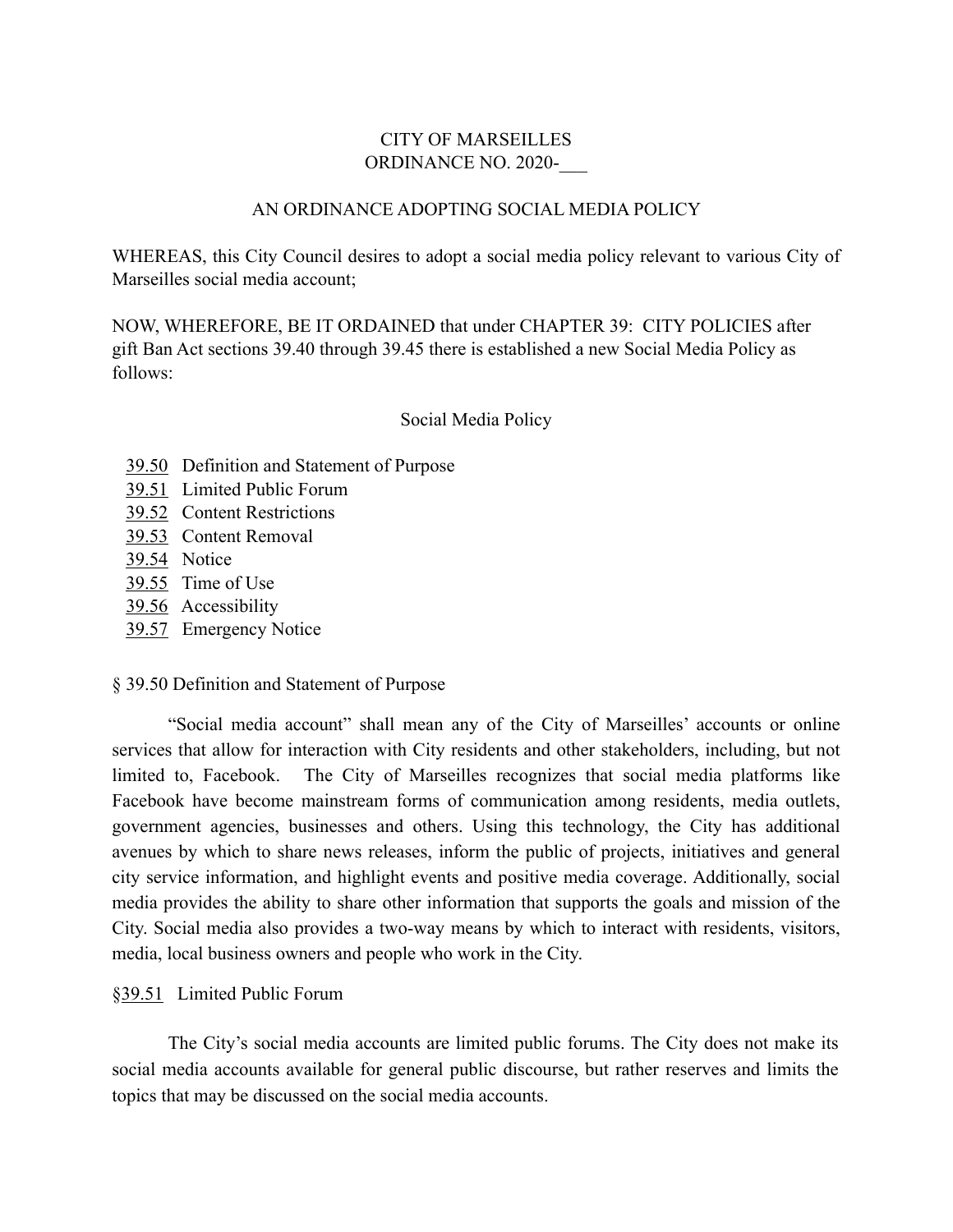## §39.52 Content Restrictions

Because communication via social media constitutes a limited public forum, the City reserves the right to reject or remove (if possible) any content that is deemed in violation of this policy or any applicable law. City social media account content and comments containing any of the following forms of content shall not be allowed for posting and shall be subject to removal:

(A) Comments unrelated to the purpose and topical scope of the page.

- (B) Defamatory, threatening or profane language.
- (C) Content that promotes, fosters, or perpetuates discrimination on the basis of race, creed, color, age, religion, gender, marital status, status with regard to public assistance, national origin, physical or mental disability or sexual orientation.
- (D) Sexual content or links to sexual content.
- (E) Personally identifiable information, such as an address, phone number, social security number or other sensitive information.
- (F) Information which may interfere with or compromise current investigations, police tactics and the safety or security of public safety staff and/or the public or public systems.
- (G) Promotion or advertisement in favor of, or in opposition to a political campaign, ballot measure or candidate.
- (H) Conduct or encouragement of illegal activity.
- (I) Distribution of copyrighted photographs, music, video, graphics or other content without the express permission of the copyright holder.

#### §39.53 Content Removal

Content that is deemed not suitable for posting by the administrators of the City's social media accounts based on the criteria defined above, shall be retained by staff pursuant to the records retention schedule through use of third party social media archive service(s). In the event such third party services are or become unavailable, subject content shall be retained in the form of a screen capture along with a description of the reason the specific content was rejected.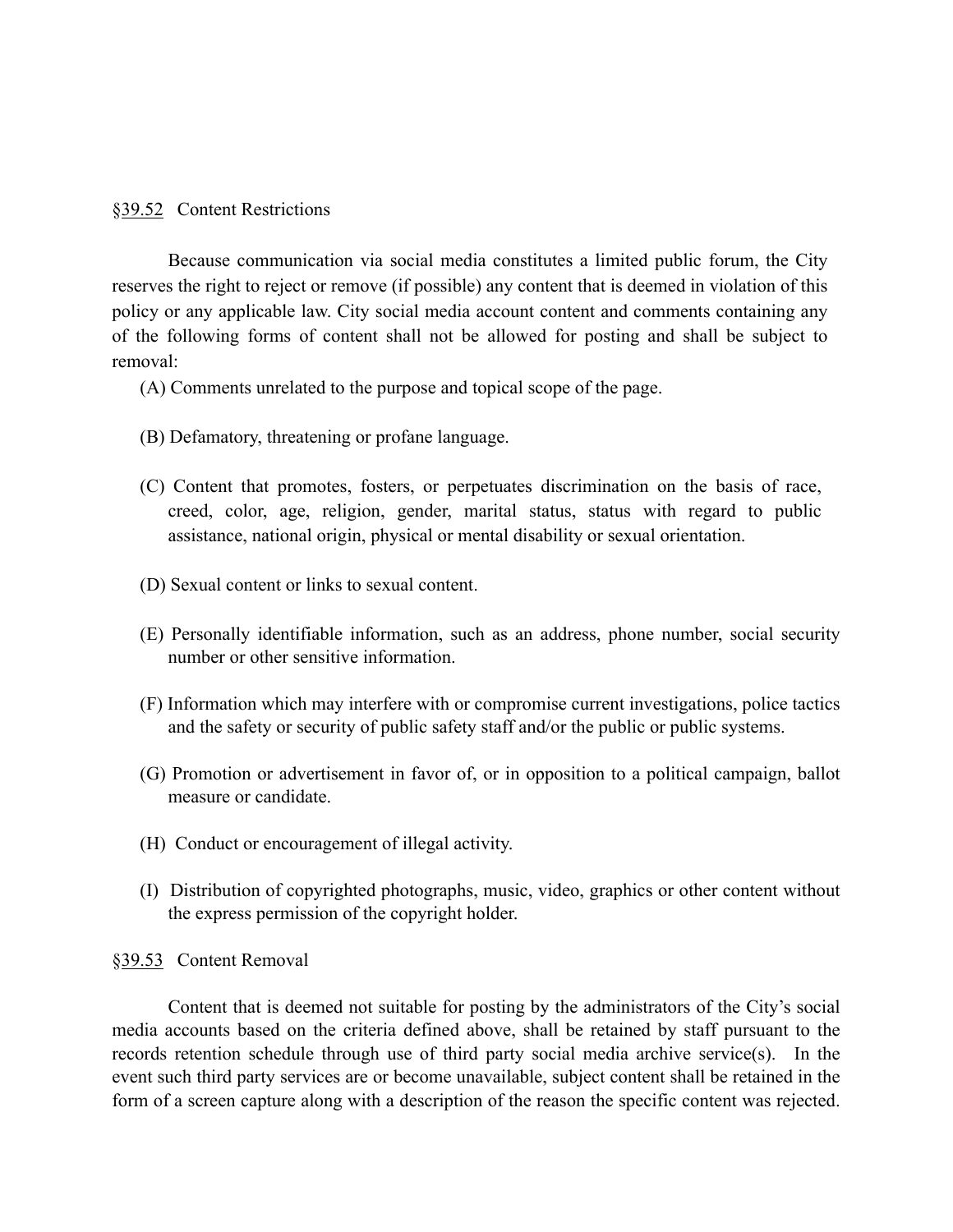The comment will then be removed, as technology allows, from the City's social media account(s). The City reserves the right to remove their social media pages without notice.

## §39.54 Notice

Users and visitors to the City's social media accounts shall be notified that the intended purpose of the account is to serve as a mechanism for communication of City news, services and events and that it is a limited public forum. By posting or commenting, users agree to the terms of use outlined in this policy, which will be posted to the City's website and linked to, as technology allows, from each of the City's social media accounts.

### $§39.55$  Time of Use

The City of Marseilles' social media accounts are not monitored 24/7, and as such, posts and responses should not be immediately expected. Accounts are traditionally monitored during normal business hours, designated as weekdays from 8 a.m. to 4:30 p.m., excluding holidays.

#### §39.56 Accessibility

When possible, and as technology allows, staff will make every effort to ensure that photos and videos posted to social media accounts are accessible to all, including those with visual or auditory impairments, by using available alt text, closed captioning or other assistive features.